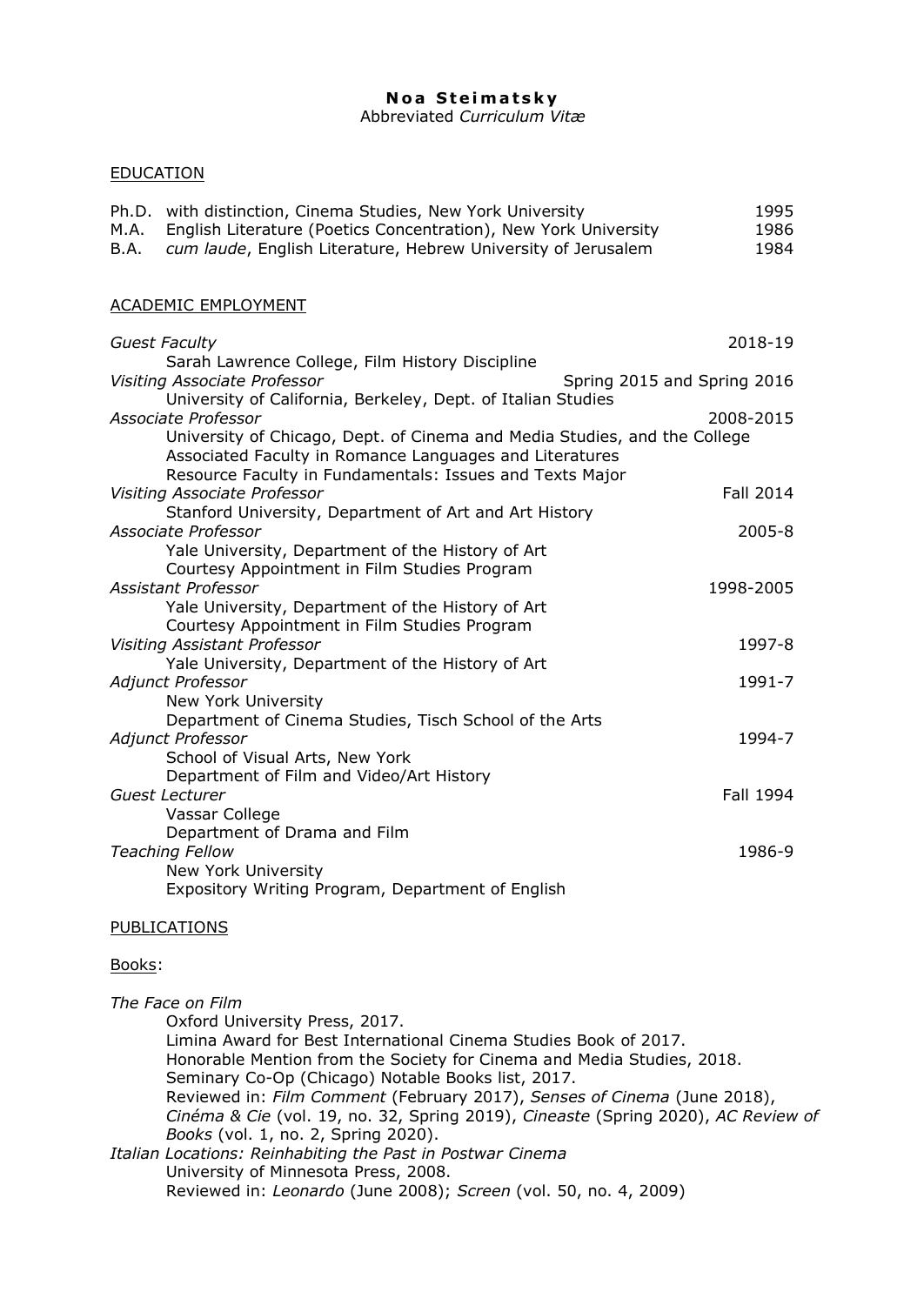## Articles and Chapters:

- Article in circulation: "Scenographies of Surveillance: The British Intelligence at Cinecittà, 1944-1945."
- "*The Wrong Man*: Towards Singularity." *One Shot Hitchcock*, eds. Luke Robinson and Melanie Robson. Final version approved. Forthcoming 2022.
- "Backlots of the World War: Cinecittà 1942-1950." *In the Studio: Visual Creation and Its Material Environments*, ed. Brian Jacobson. University of California Press, 2020.
- "Elemental Housing: Giuseppe Pagano's Neorealist Ethos." *Giuseppe Pagano: Design and Social Change in Fascist Italy*, ed. Flavia Marcello. Bristol and Chicago: Intellect, 2020.
	- \* Short early version "Elemental Housing in the Postwar Imaginary," *Arts and Artifacts in Movie Technology, Aesthetics, Communication* 6 (2009).
- "Documentary Poetics as a Field of Action: Cecilia Mangini's *Essere donne*." *On Women's Films: Across Worlds and Generations*, eds. Ivone Margulies and Jeremi Szaniawski. London: Bloomsbury, 2019.

"Cinema's Poetics of History." *Modern Italy* 22.2 (2017): Cinema and the Nation.

"Pass/Fail: the Antonioni Screen Test." *Framework Journal of Cinema and Media* 55.2 (2014). \* Italian version: "Promossa/bocciata: *Il provino*." *Michelangelo Antonioni: Prospettive, culture, politiche, spazi*, eds. Alberto Boschi and Francesco Di Chiara. Milano: Il Castoro, 2015.

\* Portuguese version: "Aprovado/Reprovado: Os testes de tela de Antonioni." *Aventura Antonioni*, ed. Adriano Aprà. Rio de Janeiro: Voa!, 2017.

"Of the Face: In Reticence." *Film, Art, New Media: Museum without Walls?* ed. Angela Dalle Vacche. London: Palgrave MacMillan, 2012.

"Incoherent Spasms and the Dignity of Signs." *Opening Bazin*, ed. Dudley Andrew. NY: Oxford University Press, 2011.

\* French version: "Spasmes incohérents et dignité des signes: le Bresson de Bazin," *Ouvrir Bazin*, eds. Hervé Joubert-Laurencin and Dudley Andrew. Montreuil (France): Éditions de l'œil, 2014.

"The Cinecittà Refugee Camp, 1944-1950." *October* 128, Spring 2009.

\* Expanded Italian version in two parts "Cinecittà campo profughi, 1944-1950." Part 1 in *Bianco e nero* 560 (Nov. 2008); part 2 in *Bianco e nero* 561/562 (May 2009).

\* Expanded in *Taking Place: Location and the Moving Image*, eds. by John David

Rhodes and Elena Gorfinkel. University of Minnesota Press, 2011.

- \* Shorter Hebrew version in *In Response to an Italian Captain:* Aliya Bet *from Italy, 1945-1948*, exhibition catalogue, Museum Eretz Israel, Tel Aviv, 2016.
- "Cinecittà irreale: appunti attorno a un campo profughi." *Neorealismo e presente* 
	- *dell'immagine*, ed. Luca Venzi. Rome: Ente dello Spettacolo, 2008.
- "Ages of the Face: Barthes, Godard, Warhol." *The Ages of Cinema*, eds. Enrico Biasin et. al. Udine, It.: Forum, 2008.
- "What the Clerk Saw: Face to Face with *The Wrong Man*." *Framework Journal of Cinema and Media* 48.2, Fall 2007.

\* Italian version "Quel che vide l'impiegata: faccia a faccia con *The Wrong Man*." *Dentro l'analisi: soggetto, senso, emozioni*. Turin, It.: Kaplan 2008.

"Un film dimenticato, una storia rimossa: *Umanità.*" *Annali* 8/*Schermi di Pace* (2006).

- "Visuality and Viscera." *The Five Senses of Cinema*, eds. Alice Autelitano et. al. Udine, It.: Forum, 2005.
- "Photographic *Verismo*, Cinematic Adaptation, and the Staging of a Neorealist Landscape." *Film and Literature: A Reader*, ed. Robert Stam. London: Blackwell Publishers, 2004.
- "*Padre Padrone / Father and Master*." *The Cinema of Italy*, ed. Giorgio Bertellini. London and New York: Wallflower Press, 2004.
- "From the Air: A Genealogy of Antonioni's Modernism." *Camera Obscura, Camera Lucida: Essays in Honor of Annette Michelson*, eds. Richard Allen and Malcolm Turvey. Amsterdam University Press, 2003.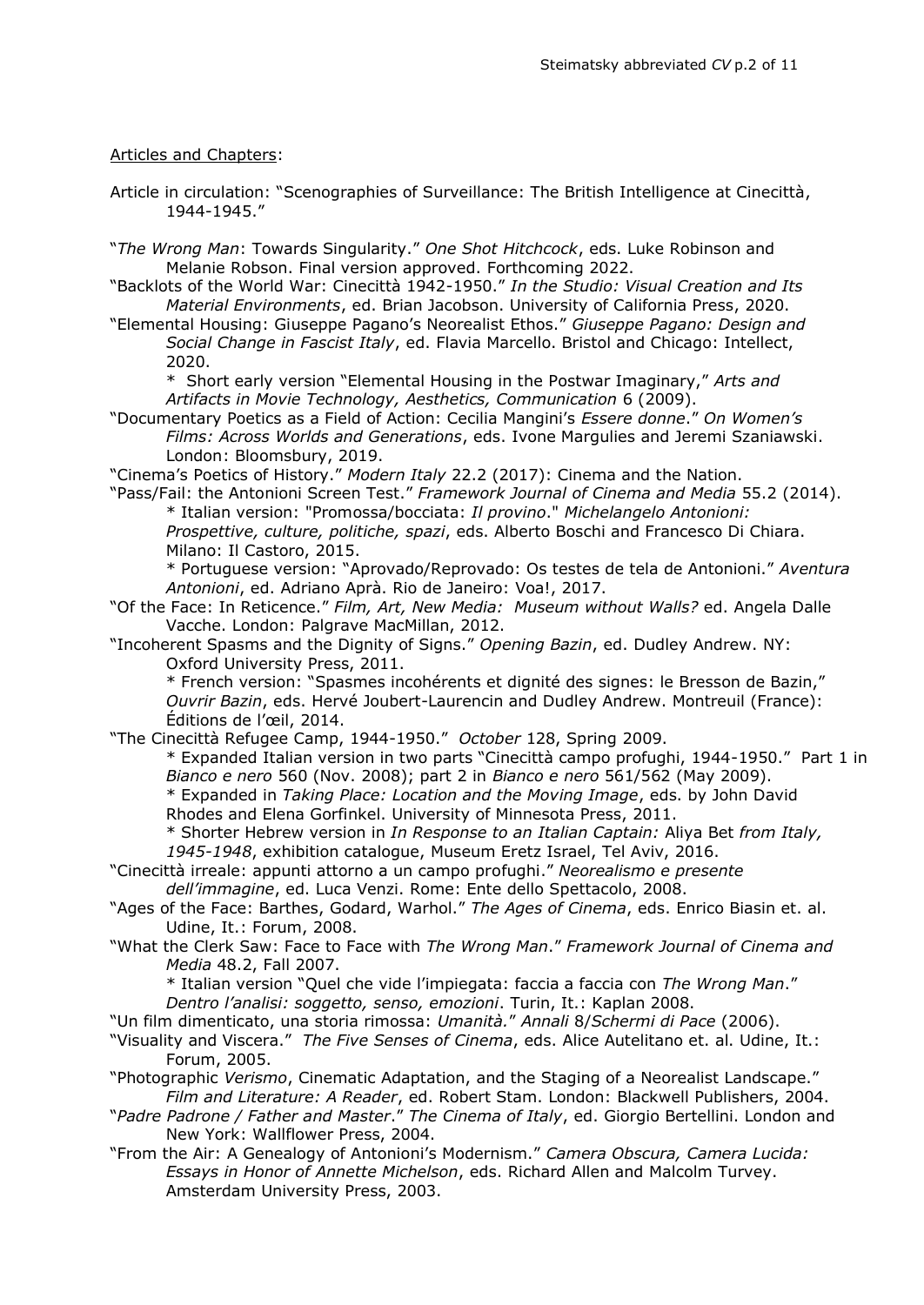\* Italian version "Dall'aere: una genealogia del modernismo di Antonioni." *Il Nuovo Spettatore* 7 (2003).

\* Abridged version "Regionalism to Modernism: Antonioni, 1939."

*Deterritorialisations: Revisioning Landscapes and Politics*, eds. Mark Dorrian and Gillian Rose. London: Black Dog Publishing, 2003.

- "Pasolini on *Terra Sancta*: Towards a Theology of Film." *Yale Journal of Criticism*, 11.1 (1998). \* Reprinted in *Rites of Realism: Essays on Corporeal Cinema*, ed. Ivone Margulies. Duke University Press, 2003.
- "The Name of the Corpse: A Reading of *The Pardoner's Tale*." *Hebrew University Studies in Literature and the Arts*. Vol. 15, Fall 1987.

## Short Pieces:

"La passione di Giovanna d'Arco" [The Passion of Joan of Arc]. Essay commissioned for *Il cinema dello sguardo*/*The Cinema of the Look*, eds. Federico Pierotti and Federico Vitella (Venice: Marsilio, 2019).

"Antonioni on the iPhone." Letter-essay commissioned for *La galassia Casetti. Lettere di amicizia, stima, provocazione*/*The Casetti galaxy. Letters of friendship, esteem, provocation*, eds. Ruggero Eugeni and Mariagrazia Fanchi. Milan: Vita&Pensiero, 2017.

"The Cinecittà Research Project." *Index* [The American Academy in Rome], 2005. "Preface" to Jean-Marc Gauthier, *Virtual Sets*. NY: Focal Press-Elsevier, 2005. "In Memoriam David Perlov." Commemorative essay (in Hebrew) for *Ha'aretz Literary* 

*Supplement* [Israel], December 31, 2004.

\* Longer English and Portuguese versions in David Perlov Retrospective Catalog, eds. Patrícia Mourão and Ilana Feldman, Brazilian Cinematheque of São Paulo, 2011.

*"*Roberto Rossellini: Magician of the Real*." Eds. David Forgacs et. al. London: BFI, 2000. Book Review for* Film Quarterly*, vol. 56, no. 3 (2003).*

### FELLOWSHIPS, AWARDS, and HONORS

| Civitella Ranieri Foundation, Directors Guest                                       | forthcoming summer 2022 |  |  |
|-------------------------------------------------------------------------------------|-------------------------|--|--|
| Guggenheim Fellowship                                                               | 2019-20                 |  |  |
| National Endowment for the Humanities Fellowship                                    | 2019-20                 |  |  |
| Limina Award for The Face on Film: Best Int'l Cinema Studies book of 2017           | 2018                    |  |  |
| Honorable mention for The Face on Film by Society for Cinema and Media Studies 2018 |                         |  |  |
| American Council of Learned Societies senior level Fellowship                       | 2017-8                  |  |  |
| Poorvu Family Interdisciplinary Teaching Award, Yale University                     | 2006-7                  |  |  |
| Whitney Humanities Center Fellow, Yale University                                   | 2006-7                  |  |  |
| Whitney Griswold Faculty Award, Yale University                                     | $2005 - 6$              |  |  |
| American Academy in Rome Prize, NEH Postdoctoral Fellowship                         | 2004-5                  |  |  |
| European Studies Council Faculty Research Grant, Yale University                    | $2004 - 5$              |  |  |
| Whitney Griswold Faculty Awards, Yale University, 1999-2000, 2000-1, 2002-3, 2004-5 |                         |  |  |
| Getty Research Grant (for "On the Face of Film")                                    | 2000-1                  |  |  |
| Tomlinson Award for Exemplary Work and Achievement, Cinema Studies NYU              | 1995                    |  |  |
| Jay Leyda Memorial Fellowship, Cinema Studies, NYU                                  | 1994                    |  |  |
| George Amberg Memorial Award, Cinema Studies, NYU                                   | 1992-3                  |  |  |
| Graduate Forum Fellow, New York University                                          | 1988-91                 |  |  |
| Fulbright Award (for graduate study in the United States)                           | 1985-6                  |  |  |
| Institute of Languages, Literature, and Arts Fellowship                             |                         |  |  |
| Hebrew University of Jerusalem                                                      | 1984-5                  |  |  |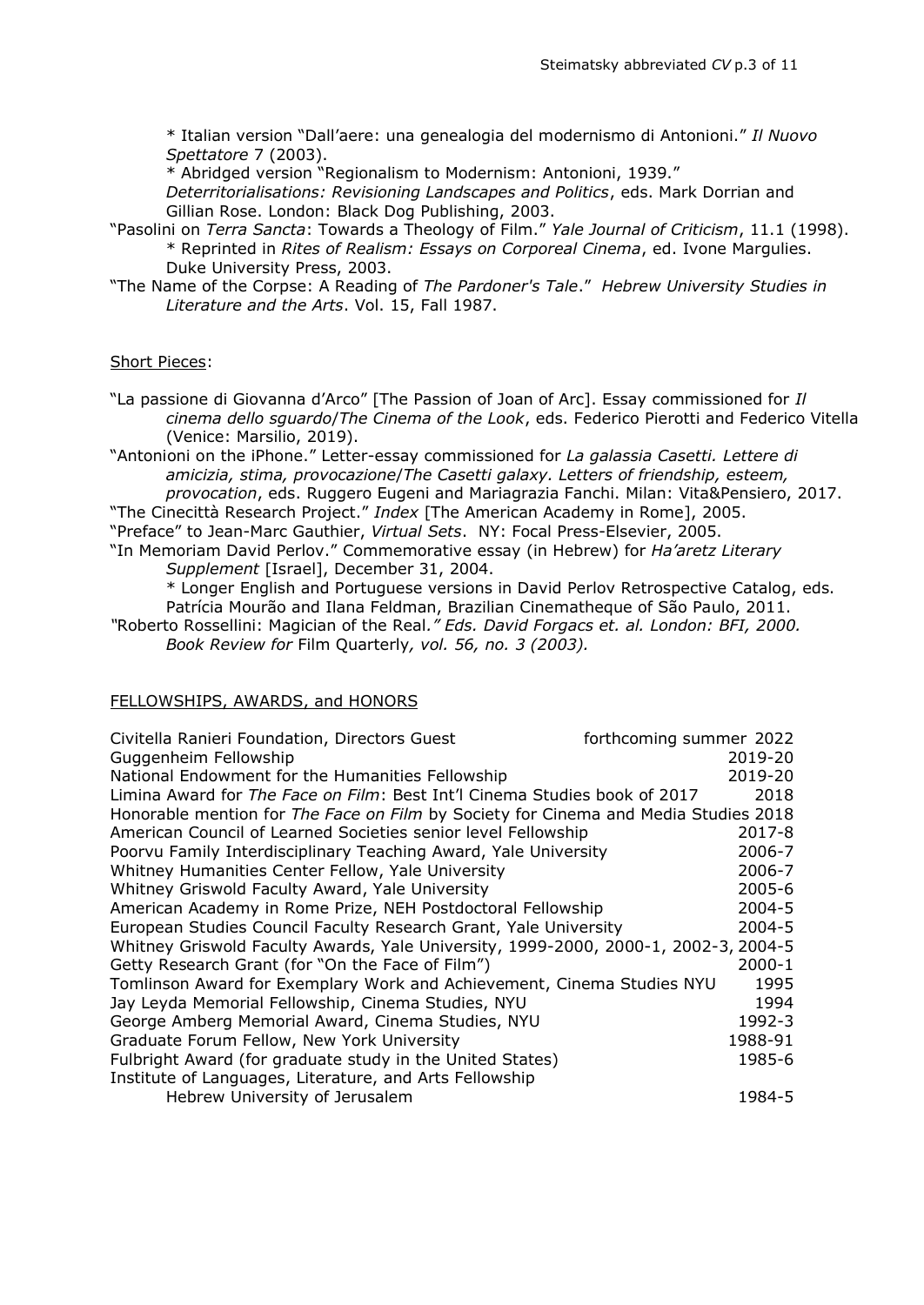# INVITED TALKS

"Scenographies of Surveillance: The British Intelligence at Cinecittà." Talk at the Bibliotheca Hertziana – Max Planck Institute for Art History, Rome, forthcoming April 2022. "*La nuit du carrefour*: A Tortoise for Tom." Short talk at the University of Chicago in honor of Tom Gunning on the occasion of his retirement, October 2019. "The World's War on the World's Stage: Cinecittà 1942-1950." \* Invited lecture at Johns Hopkins University, Comparative Thought and Literature Department, November 2018 \* Invited lecture at the University of Vienna, May 2018. "After Total War: For an Imperfect Cinema." Conference on André Bazin, University of Chicago, October 2018. "The Face on Film: Made and Unmade." \* Invited lecture at the University of Innsbruck, Austria, Department of American Studies and the Center for Inter-American Studies, May 2018. \* Invited lecture at the University of Oregon (Eugene), May 2018. "The Historical Imagination and the Corporeal Image in Cinematic Time." Invited lecture at the Department of Cinema and Media Studies, University of Chicago, March 2017. "The Face on Film." Invited lecture and book presentation at the Institut national d'histoire de l'art (INHA), Paris, February 2017. "Roland Barthes Looks at the Stars." Invited lecture for the distinguished speaker series at the Department of Film and Media, University of California – Berkeley, April 2016. "Historical Gestures in the Cinematic Present." \* Keynote lecture for "Cinema and History" international conference at the University of Rome/Roma III-DAMS, November 2015. \* Lecture to the Program in Critical Theory, University of California – Berkeley, April 2017. "Pass/Fail: Screen Test, Apparatus, Subject." Lecture and colloquium at the Eikones Institute, University of Basel, Switzerland, October 2014 "Death at Work: Barthes and Warhol Look at the Human Face." Lecture and colloquium at the Department of Art and Art History. Stanford University, November 2012. "Antonioni Screen Test." \* Invited lecture for the Visual Culture Colloquia Series. Northwestern University, Evanston, Illinois, February 2013. \* Invited lecture for centennial event on Michelangelo Antonioni. University of Ferrara, Italy, December 2012 "Nine Kilometers South of Rome." Special panel accompanying the exhibition "*Thresholds*: Place and Margin in Italian Visual Culture." Hunter College/CUNY, New York, April 2012. "History at the Editing Table." Conference of the Sawyer Seminar (Mellon Foundation and Franke Institute), "Year Zero: The World Unmade, 1945." University of Chicago, October 2011. "From Face to Image." Film Study Center, University of Chicago, May 2010. "Lowly Objects, Elemental Housing, Neorealism." \* Conference on post-war Italy, NYU/Casa Italiana, April 2010. \* Keynote, Graduate Student Conference, "The *quotidiano* in Italian Studies," University of Chicago, April 2010 "On the Face of Film." Franke Humanities Institute, University of Chicago, November 2009. "Of the Face, In Reticence." Symposium on Film and Art History, Clark Art Institute, MA, March 2009.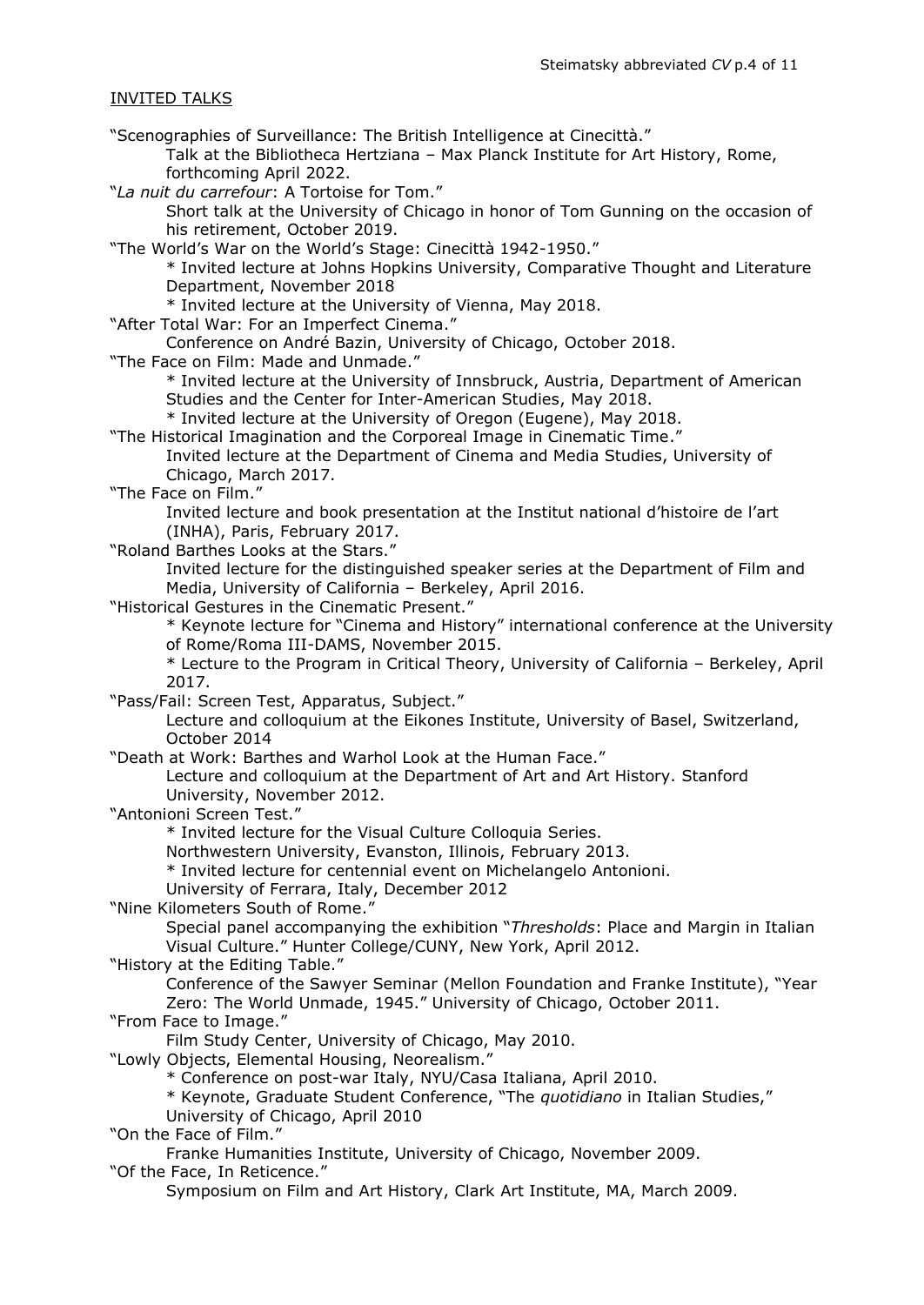"Neorealism's Transitional Spaces: From Cinema to History." Keynote for XIVth Biennial Conference of the Film and History Association of Australia and New Zealand, University of Otago in Dunedin, NZ, November 2008 "Cinecittà Refugee Camp." Département de littérature comparée & Histoire de l'art et cinéma, Université de Montréal, May 2008. "Unreal City: Cinecittà." Committee on Cinema and Media, University of Chicago, February 2008. "Face/Medium." Conference on the Human Figure in Art, Photography, and Film, Yale University, November 2007. "Cinecittà irreale: appunti attorno a un campo profughi" [Unreal City: Notes Surrounding the Cinecittà Refugee Camp]. International conference: "Neorealismo e presente dell'immagine," Centro Sperimentale di Cinematografia, Rome, October 2007. "Rossellini: Traumatic Image to Reconstruction." Conference on Roberto Rossellini, Yale University, April 2007. "Neorealism's Backlot: the Double Life of Cinecittà." Conference on Neorealism, University of Pennsylvania, December 2006. "Sets into Life." International Conference "Moving Pictures: Morphing the Real." Tel Aviv University, Israel, June 2006. "Ruinous Terrains in Post-War Cinema." Cranbrook Academy of Art, Michigan, January 2006. "What the Clerk Saw (in Hitchcock's *The Wrong Man*)." Conference "The Work on Film III: Subject, Sense, Emotions." University of Turin, Italy, December 2005. "Cinecittà Refugee Camp 1944-1950." Department of Italian Studies and Film Studies Program, University of California, Berkeley, November 2005. "A Genealogy of Antonioni's Modernism." Conference in honor of Annette Michelson, New York University, February 2003. "An Archaic Cinema: Pasolini on *Terra Sancta*." Department of the History of Art, Yale University, April 1998. "Adaptation, Documentation, Photography: Verga and Visconti."

# Symposium on Luchino Visconti, Tisch School of the Arts, NYU, February 1992.

## PROFESSIONAL CONFERENCE PAPERS

"Nine Km. South-East of Rome, or, Cinecittà: The Prequel."

Society for Cinema and Media Studies Annual Conference, Toronto, March 2018 "Cecilia Mangini's Tapestry of Italian Women."

Society for Cinema and Media Studies Annual Conference, Chicago, March 2017 "Film's Memory, Photography's Smile: David Perlov."

Society for Cinema and Media Studies Annual Conference, Atlanta, March 2016 "Barthes's Masks: A Cinematic Anthropology of the Face, *circa* 1953."

Society for Cinema and Media Studies Annual Conference, Montreal, March 2015 "Pass/Fail: Screen Test, Apparatus, Subject."

Society for Cinema and Media Studies Annual Conference, Chicago, March 2013 "Elemental Housing in the Postwar Imaginary."

Society for Cinema and Media Studies Annual Conference, LA, March 2010. "Allegory and Desublimation."

Conference on "Real Things: Matter, Materiality, Representation, 1880 to the Present," University of York, UK, July 2007.

"Ages of the Face."

Plenary panel, XIV International Film Studies Conference, Udine, Italy, March 2007. "Ruin, Reconstruction, Habitation, and Other Elementals of Postwar Cinema."

Society for Cinema and Media Studies Annual Conference, London, April 2005.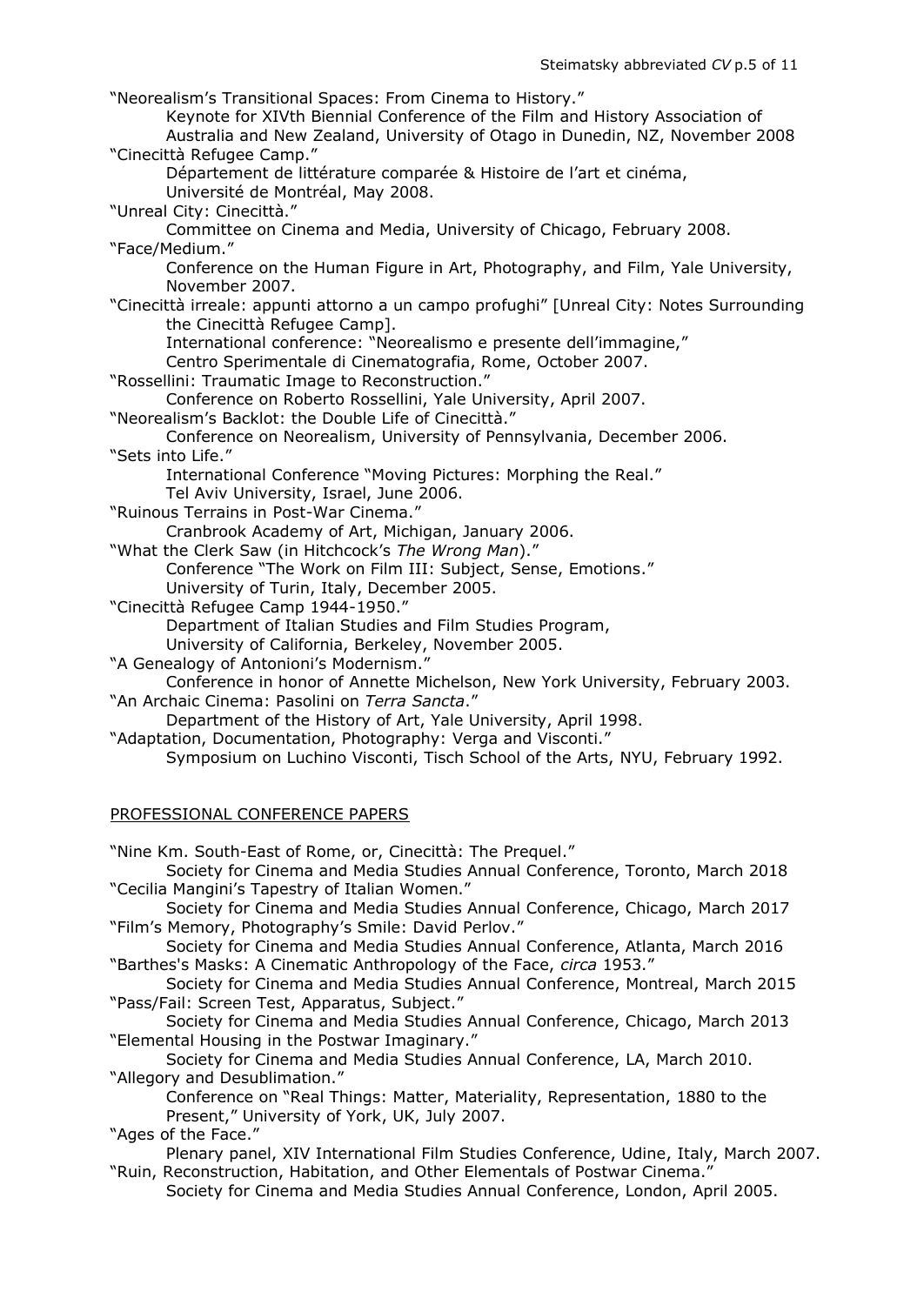"Visuality and Viscera."

The XI International Film Studies Conference, Udine, Italy, March 2004. "Avant-Garde Legacies and the Reconstruction of Postwar Cinematic Modernism."

Society of Italian Studies Biennial Conference, Cork, Ireland, July 2003. "Rossellini's Ruins."

Society for Cinema Studies Annual Conference, Washington DC, May 2001. "Regionalism to Modernism: Antonioni, 1939."

Cross-disciplinary international conference Landscape and Politics,

Department of Architecture, University of Edinburgh, Scotland, March 2001. "Cinema's Abattoirs."

Society for Cinema Studies Annual Conference, Chicago, March 2000. "From the Air."

Society for Cinema Studies Annual Conference, West Palm Beach, FL, April 1999. "Location as Set: The Example of Visconti's *La terra trema*."

Society for Cinema Studies Annual Conference, New Orleans, February 1993. "*Voyage in Italy*: A Traveler's Guide."

*Film/Literature* Conference, Salisbury, MD, June 1990.

# PRESENTATIONS, PANELS, GUEST SEMINARS, and PUBLIC EVENTS

"Star Surveillance: The British Intelligence Center at Cinecittà."

Presentation to the Sites of Cinema Columbia seminar, Brian Jacobson respondent, January 2021.

Respondent to Robert Burgoyne Presentation "Abstraction, Bare Life, and Counternarratives of Mobility in Refugee Films," Columbia Seminar on Cinema and Interdisciplinary Interpretation, November 2019.

"The World's War on the World's Stage: Cinecittà 1942-1950."

Presentation to the Columbia Seminar on Modern Italian Studies, David Forgacs respondent, April 2019.

"Prisoners of War in Cinecittà: The African Summer of '42." Presentation to the Columbia Seminar on Cinema and Interdisciplinary Interpretation, John Belton respondent, October 2018.

"Warhol's Faces: *Blow-Job*."

Guest seminar at the University of Innsbruck (Austria), May 2018.

"Carlo di Carlo's *My Antonioni*."

Presentation of di Carlo's book, Italian Cultural Institute, San Francisco, April 2018 "Cecilia Mangini's Poetics."

\* Guest lecture/seminar at the Italian Studies Program, New York University, November 2017.

\* Guest lecture/seminar at the Italian Studies Program, UC-Berkeley, January 2018. "David Perlov's *Memories of the Eichmann Trial*."

Initiated, introduced, and contributed to roundtable discussion.

\* Yale University, April 2017

\* University of Chicago, October 2017

*Pasolini Requiem*.

Conversation with Barth David Schwartz on the new edition.

\* Italian Studies Program, University of California-Berkeley, October 2017

\* Italian Cultural Institute, San Francisco, October 2017

*The Face on Film.*

Book Presentation at the Seminary Bookstore, Chicago, March 2017.

"David Perlov: Media, Montage, Poetics."

Panel organizer and chair, Society for Cinema and Media Studies Annual Conference, Atlanta, March 2016.

"Cinema and the Construction of the Nation."

Workshop roundtable contribution in the international conference "Cinema and History," University of Rome/Roma III, November 2015.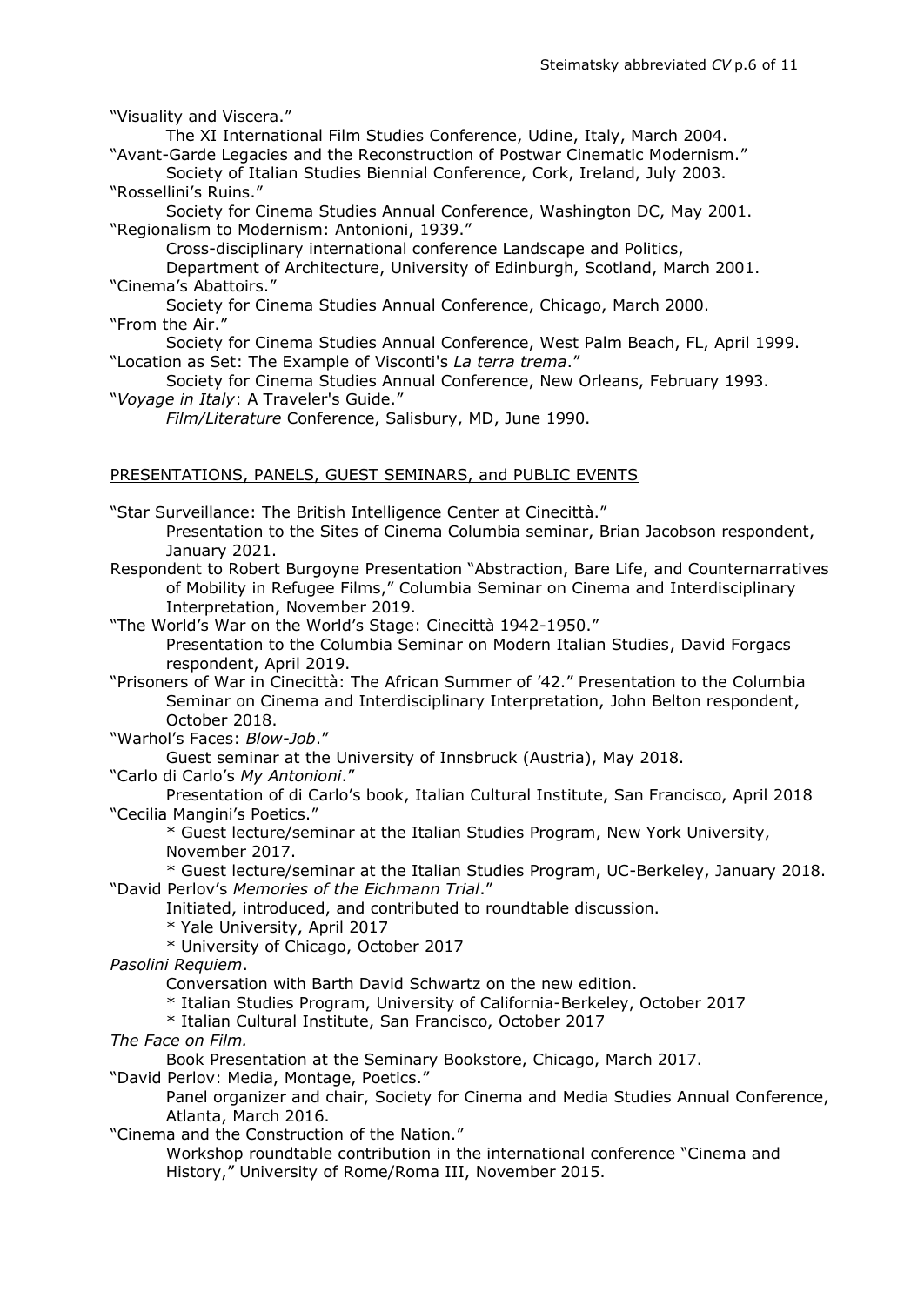"Thinking Neorealism and its Bodies, with Burri."

Panel presentation at the Italian Academy, Columbia University, on the occasion of the Alberto Burri retrospective at the Guggenheim Museum, November 2015. "Refugees at Cinecittà."

Presentation and public discussion of the film based on my research:

\* Italian Film Festival, University of Minnesota, Twin Cities, April 2015.

\* With director Marco Bertozzi. Film Studies Center/Logan Center, University of Chicago. February 2013.

\* "Meditopos" Mediterranean Topographies Interdisciplinary Workshop at the University of Michigan, Ann Arbor. February 2013.

\* With director Marco Bertozzi. NYU Casa Italiana, under the auspices of the Primo Levi Center, New York. February 2012. Published online at

[http://vimeo.com/36038322.](http://vimeo.com/36038322)

"Roland Barthes, "Visages et figures," Guest seminar at the Dept. of French and Italian, University of Minnesota, Twin Cities, April 2015.

"Anthropologies of the Moving Image."

Panel organizer and chair, Society for Cinema and Media Studies Annual Conference, Montreal, March 2015

"Remarks on Color."

Opening remarks for Graduate Student Conference on Histories and Theories of Cinematic Color. Dept. of Cinema and Media Studies, University of Chicago. April 2014.

Initiation, organization, and presentation of Babette Mangolte for a guest event at the University of Chicago, February 2014.

Initiation, organization, and presentation of Antonio Somaini for a guest event at the University of Chicago, February 2014.

"*L'eclisse*."

Introduction to Michelangelo Antonioni's film at Yale conference "New Wave Europe: *Circa* 1962." January 2014.

Panel chair in conference in honor of Prof. Rebecca West, University of Chicago, December 2013.

Panel organizer and chair for "Cinemas of the Person: Action, Reenactment, Subjectivity." Society for Cinema and Media Studies Annual Conference, Chicago, March 2013

"Rome, Cinema, Memory."

Screening at the Cineteca Nazionale and day-long seminar to graduate students and faculty of CineRoma: International Seminar on Cinema and the City. Sponsored by the University of Notre Dame, the University of Rome La Sapienza, and Cambridge University. Rome, June 2012.

"An Anthropology of the Face: Barthes in the Cinema, 1953."

Lecture to the Chicago Film Seminar, February 2012.

"A Silence of the Archive: *Film Unfinished*."

Roundtable discussion of Yael Hersonski's film at the Film Study Center, University of Chicago, April 2011.

Introduction to Visconti's *Ossessione*.

Closing evening of "Films from the Darkest Hour: Europe 1942-1943" event at Yale University, December 2010.

"Israeli Cinema's Self Image and the Documentaries of David Perlov."

Roundtable discussion at the University of Chicago, October 2010.

"*Italian Locations*."

Presentation of my book as part of the program of the Cinema Ritrovato Film Festival at the Cineteca di Bologna, Italy, June 2009.

"Launched at the AAR: my project on the Cinecittà Refugee Camp."

Lecture at the American Academy in Rome, March 2009.

"Face, Object, Image."

Guest lecture [in Italian] for PhD seminar at the Discipline dello spettacolo, Università di Roma III-DAMS, Rome, February 2009.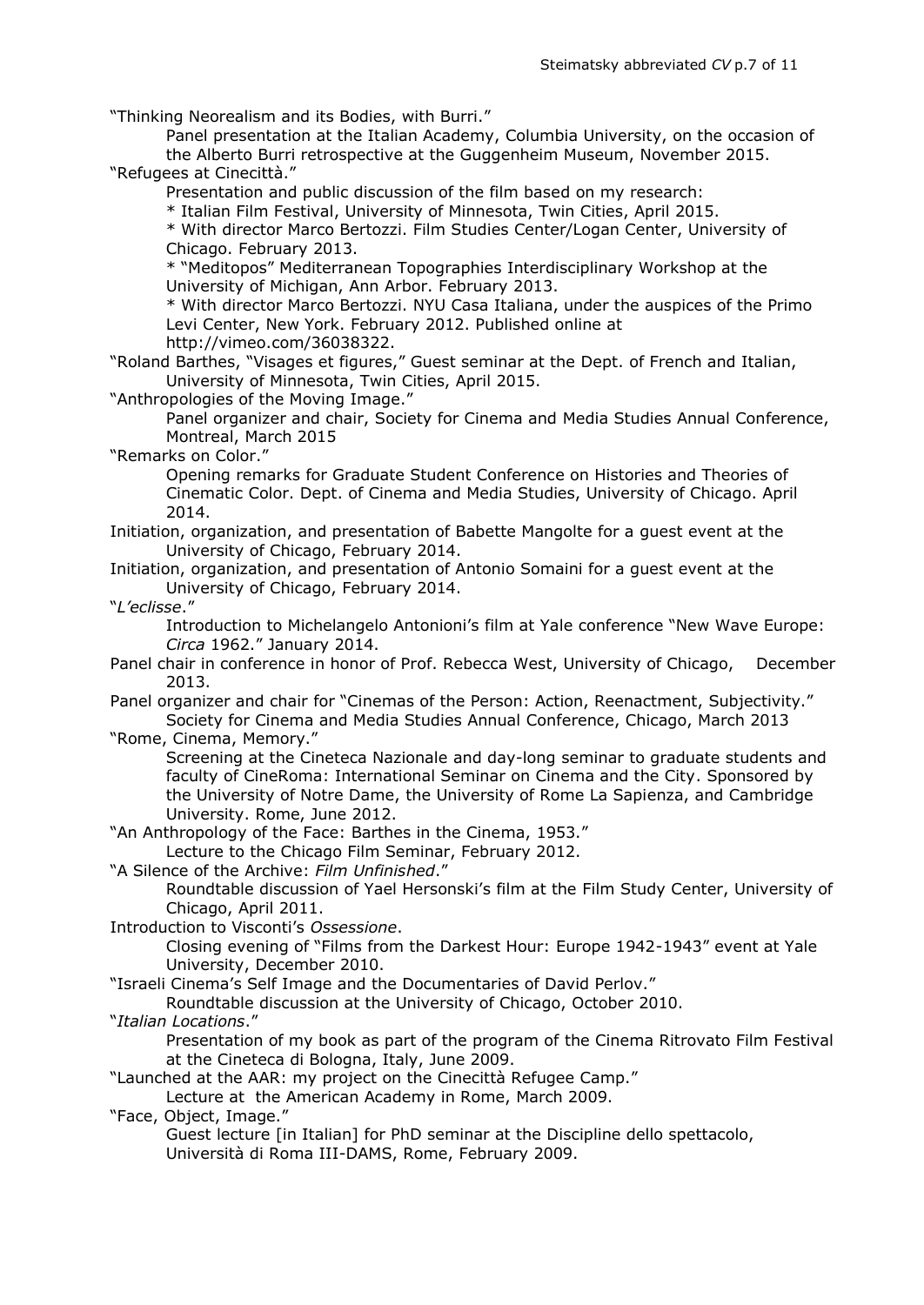Presentation [in Italian] of my contribution to new series of the journal *Bianco e Nero* on the occasion of the Rome Film Festival. Libreria Notebook, Auditorium Parco della Musica, Rome, October 2008. "*Italian Locations*." Presentation of my book at the Italian Cultural Institute, NY, with the participation of Ruth Ben Ghiat, Dave Kehr, P. Adams Sitney. April 2008. "Face to Face with *The Wrong Man*." Mass Culture Workshop at the University of Chicago, February 2008. "*Locations in Palestine*." Public lecture on Pier Paolo Pasolini's documentary at the Italian Cultural Institute, NY, December 2007. "*La notte*." Public lecture on Antonioni's film at the Italian Academy for Advanced Studies, Columbia University, NY, March 2006. "Urbanism and Cinema." Invited lecture for graduate students at the School of Architecture, Yale University, February 2006. "Film Locations." Guest seminar at Cranbrook Academy of Art, Michigan, January 2006. "*White Nights.*" Introduction to Luchino Visconti's film at Yale conference "What is Theater in *What is Cinema*?" December 2005. "The Cinecittà Refugee Camp." Lecture in the Works In Progress Series, Department of the History of Art, Yale University, October 2005. "Displaced in Cinecittà." Public lecture at the American Academy in Rome, April 2005. "Ricostruzione; neorealismo." Invited 3-hour lecture [in Italian] at the Discipline dello spettacolo, Università di Roma III-DAMS, Rome, Italy, April 2005. "*Germania anno zero*." Invited lecture [in Italian] at the Facoltà di lettere, Università di Firenze, Florence, Italy, April 2005. "*La dolce vita*." Public lecture on Fellini's film at the Italian Cultural Institute, New York, April 2004. "*La notte*." Public lecture on Antonioni's film at the Italian Cultural Institute, New York, February 2004. "*Rocco and his Brothers*." Public lecture on Visconti's film at the Italian Cultural Institute, New York, January 2004. "*The Gospel According to Matthew*." Public lecture on Pier Paolo Pasolini's film on the occasion of a Retrospective at Anthology Film Archives, New York, October 2000. "The Human Face in the Cinema." Lecture to the Fellowship of Ezra Stiles College, Yale University, November 1999. "Neorealism." Guest lecture in Romy Golan's course "Art and Politics in 20th Century Italy," Dept. of the History of Art, Yale University, Fall 1997. "*Verismo*, Photography, and Visconti's Neorealist Chorale." Columbia Seminar for Cinema and Interdisciplinary Interpretation, March 1995. "Grigory Kozintsev's *Hamlet*." Vassar College, December 1994. "*White Nights*." Public lecture on Luchino Visconti's film on the occasion of a Retrospective at the Brooklyn Museum, February 1992.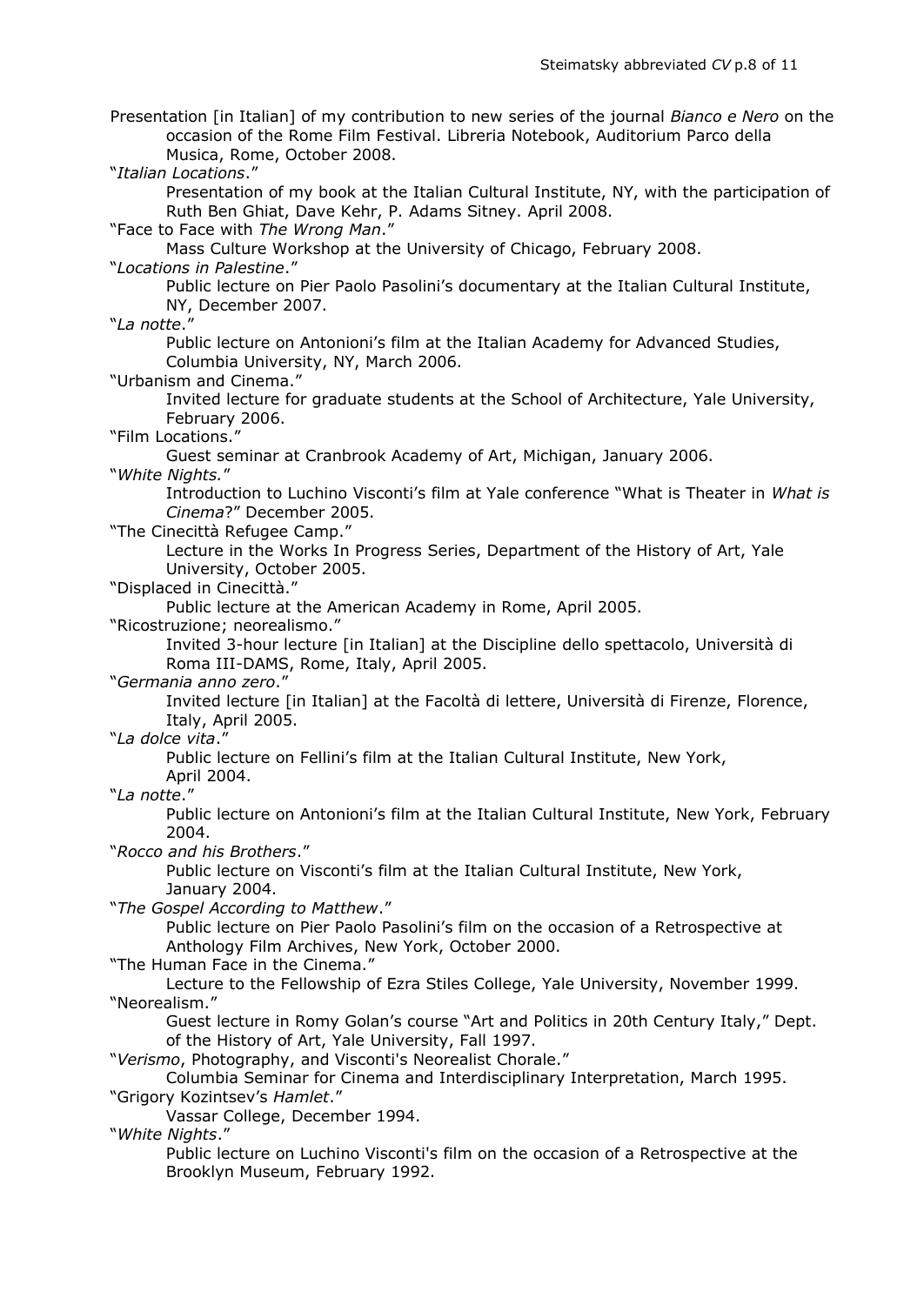# OTHER EXPERIENCE, SERVICE, AND INITIATIVES

Advisory Board member for Bloomsbury Visual Arts Series, Visual Cultures and Italian Contexts, 2022-

Advisory Board member for *Framework: Journal of Cinema and Media*, 2021-

- Supporting Partner for Daniel Winkler's Austrian Science Fund project, "Luis Trenker and Transnational Media in the 20<sup>th</sup> Century," Innsbruck/Vienna, 2020
- Evaluation of Tenure and Promotion, Dept. of French and Italian, University of Minnesota, 2019-20.

Reviewer of book manuscript for Wayne State University Press, 2019.

Visiting Scholar, University of California-Berkeley, 2016-18.

- Editorial board member of the Michelangelo Antonioni project of the Galleria d'Arte Moderna e Contemporanea of Ferrara and the University of Ferrara, since 2016.
- Evaluation of Tenure and Promotion, Dept. of Italian Studies, New York University, 2013-14. Research Grant application evaluation for the Social Sciences and Humanities Research Council of Canada (SSHRC), Canada, 2013.

Interviewed by BBC-4 Radio for special program on Cinecittà, aired October 18, 2012.

Subject, treatment, and voice-over narration (both Italian and English versions) for documentary film *Profughi a Cinecittà* / *Refugees in Cinecittà*. Directed by Marco Bertozzi, produced by Istituto Luce and Vivo Film Production, Rome, 2012. Winner of a Nastro d'Argento, prize for archival-based films.

Co-organizer of event on Yael Hersonski's *Film Unfinished* (screening, workshop, and panel). Co-sponsored by Film Studies Center, Center for Jewish Studies, Center for Human Rights, University of Chicago, April 2011.

- Co-organizer of filmmaker Immy Humes event at the Film Studies Center, University of Chicago, November 2010.
- Reviewer of book manuscript for Routledge, 2010.
- Initiation, organization, and presentation of a lecture event with British scholar David Forgacs, co-sponsored by Romance Languages and Literature, Film Studies Center, and the Franke Institute, May 2010.

Co-organizer of filmmaker Lynne Sachs event at the Film Studies Center, University of Chicago, March 2010.

Committee member and panel contributor on "Nineteen Eighty Nine": film festival/ conference at Yale University, February 2008.

- Reviewer for Getty Postdoctoral Fellowships, 2007-2008.
- Reviewer for *Cinema Journal*, 2007.

Reviewer for *Mosaic Journal for the Interdisciplinary Study of Literature*, 2007.

- Editorial board member on bi-lingual online academic journal *History and Theory*, published by Bezalel Academy for Art and Design, Jerusalem, Israel, 2007-2012.
- Committee Chair for "Sixty-Eight! Europe, Cinema, Revolution?": film festival / conference at Yale University, February 2007.

Organization and presentation of special guest speaker events at Yale University: Edward Dimendberg, Spring 2007; Avi Mograbi, Fall 2005; Tom Gunning, Spring 2004.

- Presentation of film event on Marco Bertozzi's *Appunti Romani*, Italian Cultural Institute, NY, May 2006.
- Committee co-chair for "Europe at the Crossroads: *Circa* 1956" film festival / conference at Yale University, February 2006.
- Consultant for a week-long event on Cinema and Language and panel chair of colloquium at the Italian Cultural Institute, New York, October 2005.
- Organization and presentation of film event on Marco Bertozzi's *Appunti Romani*, at the American Academy in Rome, April 2005.

Initiator of yearly event series, committee member, and panel chair in "*Circa* 1945: Somewhere in Europe," an inter-disciplinary film festival and conference at Yale University, February 2005.

- Curator and presenter of two film series, "Milan" and "Rome," at the Italian Cultural Institute, New York, Winter-Spring 2004.
- Consulted research for BBC series *The Human Face*, Spring 2001.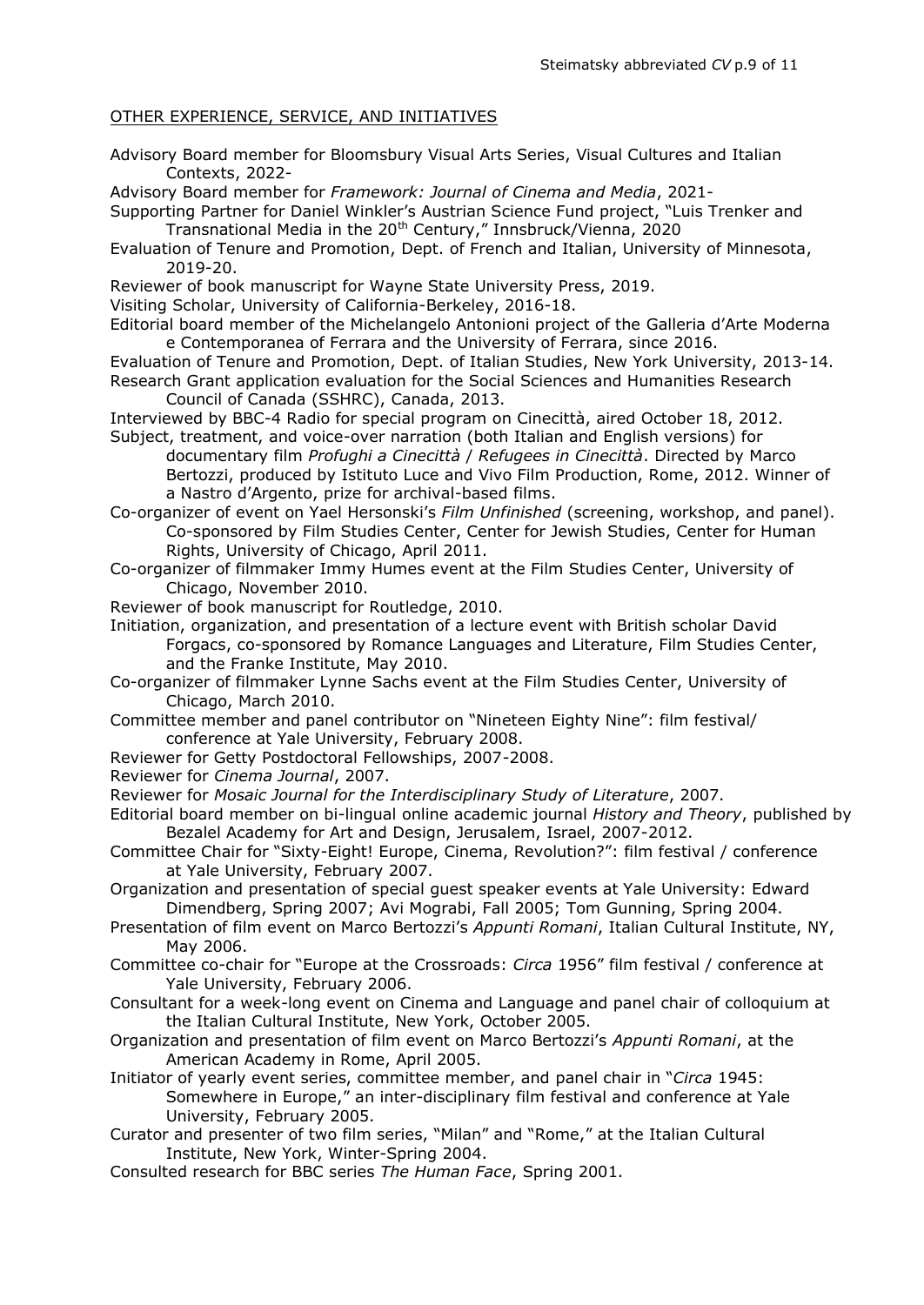Advisory committee for Pasolini Retrospective, the Associazione Fondo Pier Paolo Pasolini, the Italian Ministry for Cultural Affairs, the Society of Calabrian Fellows, and Anthology Film Archives, New York, October 2000.

Panel chair, "Hitchcock and European Cinema" at the international conference: "Hitchcock: A Centennial Celebration," New York University, October 1999.

Reviewer for the City University of New York Research Award Program, 1997-98 Initiator and organizational activity for special presentation of *Diary* (1986), a six-part

documentary by David Perlov, Museum of Modern Art, New York, October 1991. Film and Video Awards Committee, School of Visual Arts, New York, May 1991.

Steering committee for International Conference on P.P. Pasolini, New York University in conjunction with the Italian Cultural Institute and the Museum of Modern Art, New

York, May 1990.

Assistant at DIA Art Foundation, Chalsea Galleries. New York, 1987-88.

Assistant to filmmaker David Perlov, post-production of *My Diary*, produced by Channel 4 Television (London). Tel Aviv, 1984-85.

Associate at Hillel Art Gallery. Jerusalem, 1980-81.

## PhD STUDENT ADVISING and COMMITTEES

- Dissertation Co-Adviser: Matthew Hubbell, "The Political Aesthetics of Performance after the New Wave, 1968-1981." University of Chicago, Cinema and Media Studies. Defended July 2021.
- Dissertation Committee Member: Artemis Willis, "Magic Lantern." University of Chicago, Cinema and Media Studies. Defended October 2019.
- Dissertation Committee Member: Margherita Ghetti, "America Through the Italian Screen: Movie Stars, Consumer Goods, and Industrial Design." University of California, Berkeley, Italian Studies. Completed April 2019.
- Dissertation Committee Member: Christopher Carloy, "Gaming Spaces." University of Chicago, Cinema and Media Studies. Defended June 2018.
- Dissertation Committee Member: Mikki Kressbach, "Perfect Contagion Machine." University of Chicago, Cinema and Media Studies. Defended October 2017.
- Dissertation Committee Member: Jordan Schonig, "Cinema's Motion Forms: Film Theory and the Problem of Cinematic Motion." University of Chicago, Cinema and Media Studies. Defended August 2017.
- Dissertation Co-Adviser: Sabrina Negri, "Film and the Evidential Paradigm." University of Chicago, Cinema and Media Studies. Defended June 2017.
- Dissertation committee Member: Cynthia Hillman, "The Part and the Whole**:** a Study of Ennio Flaiano's Fragments and their Relationship to his Novel and Cinematic Writing." University of Chicago, Romance Languages and Literatures. Defended May 2015.
- Dissertation External Reader: Alexander Greenhough, "Representations of Solitude: Rossellini, Bresson, Godard, Antonioni. Art History/Film Studies, Stanford University. Defended April 2015
- Dissertation Committee Member: Ron Kubati, "'Transitory Man' in Contemporary Italian Culture." University of Chicago, Romance Languages and Literatures. Defended May 2013.
- Dissertation External Examiner: André Habib, "Le Temps décomposé: cinéma et imaginaire de la ruine." Département de littérature comparée, Université de Montréal. May 2008.
- Dissertation Adviser: Mariano Prunes, "Contemporary Italian Cinema." History of Art, Yale University. Degree awarded Fall 2004.
- Dissertation Core Committee: John David Rhodes, "Pasolini, Rome, Cinema." Cinema Studies, New York University, Spring 2003 – awarded distinction.
- Dissertation External Reader: Teresa Podlesney Hathaway, "This Godforsaken Place! Disfigurations of Desert Space and Place in Post-World War II Hollywood Westerns." Cinema Studies, New York University, Spring 1998.